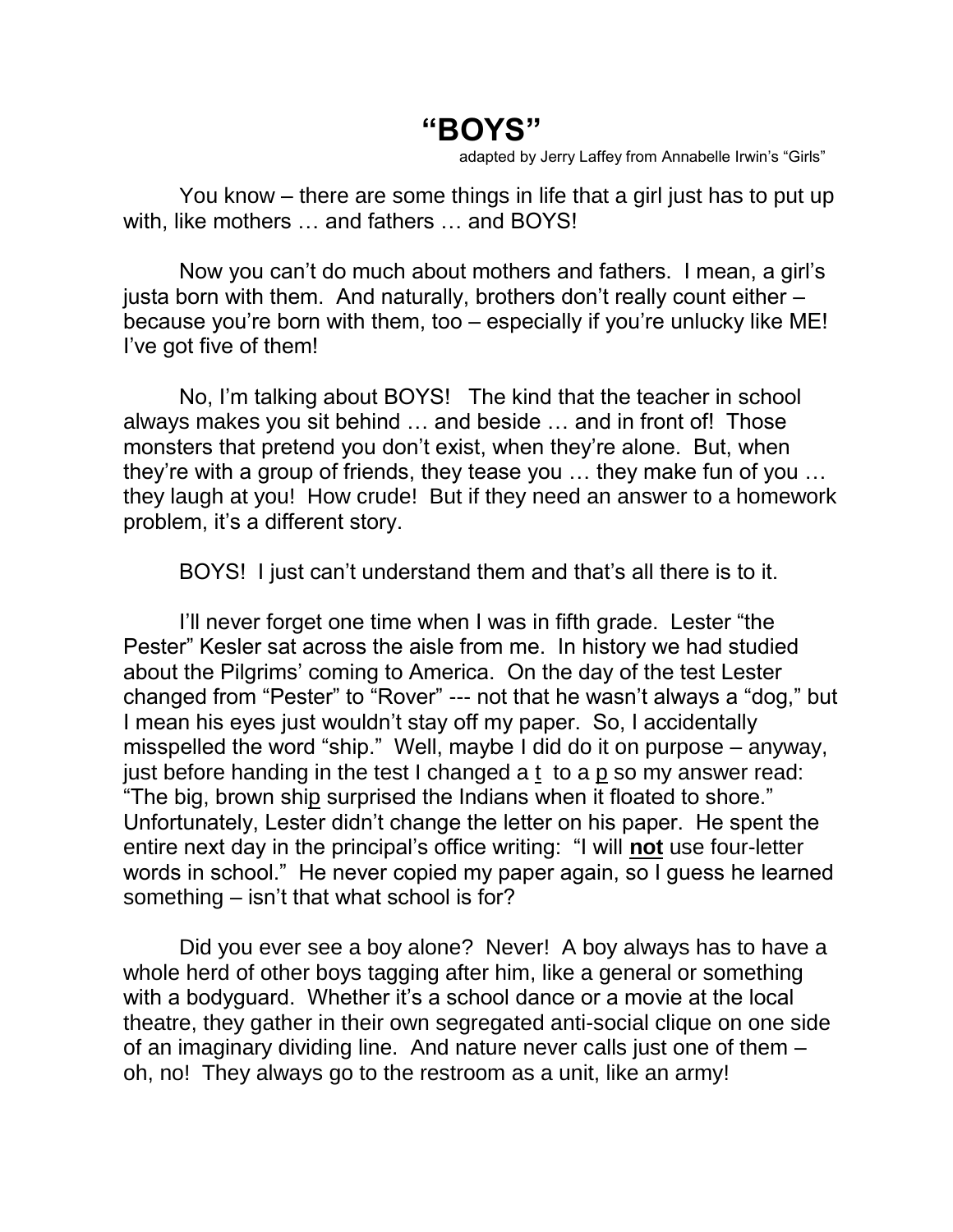And the way boys dress! I mean, all they wear is professional basketball team shirts, football team coats, and baseball team caps. Then they pull their pants half way down on their hips, stand with their hands in their pockets and talk real macho (imitate them) : "Hey, Dude, you gonna watch the Packers pulverize the Giants?" "Wrong, Man! The Giants are gonna kick their -----." Sorry, but I'm too much of a lady to finish that one. How vulgar!

How about the way they walk? (Act out each of these.) You've got the "John-Wayne-just-got-off-his-horse" hobble, the "I'm-gonna-be-builtlike-Sylvester-Stalone-when-I-finish-my-weight-training" stride, the "If-youwee-a-cloud-you'd-be-in-my-line-of-vision" strut, and so on.

Or the way they sit? (Demonstrate these.) If they don't sit on a chair's back, they straddle it like a horse, or slide down in it as if they're soaking in a hot tub. How unrefined!

Or the way they drink. A can of soda vanishes in two gulps – each followed by an earth-shattering belch. I know why boys don't offer their friends a bite of an apple or a candy bar – anything that can be held in one hand is devoured in one mouthful! How gluttonish!

But you know, I found out one thing about boys, though. If a boy likes you – really likes you – he doesn't act like those other creeps.

Last week a funny thing happened. I haven't quite figured it out yet. There's this boy who sits beside me in Spanish class. He's not at all like the other boys. He's different! (Gesture his build.) He's about 5' 5" tall, about this wide across the shoulders, narrowing down like this to his waist, and is sooooo good looking. He reminds me of Brad Pitt, Tom Cruise and Matt Damon all in one. And, I'm not sure, but I think he may shave. If there's any boy in our grade that shaves, I just know he's the one!

One day as we were leaving class, he sort of slipped to my side and said, in absolutely perfect Spanish, "(Use some ridiculous Spanish sentence here)" Then he walked down the hall with me to my locker, using all kinds of Spanish words, like: (Insert rather useless Spanish words). WOW!! Spanish has always been difficult for me, but Reginald – that's his name (Isn't it romantic?) said he would help me whenever I need